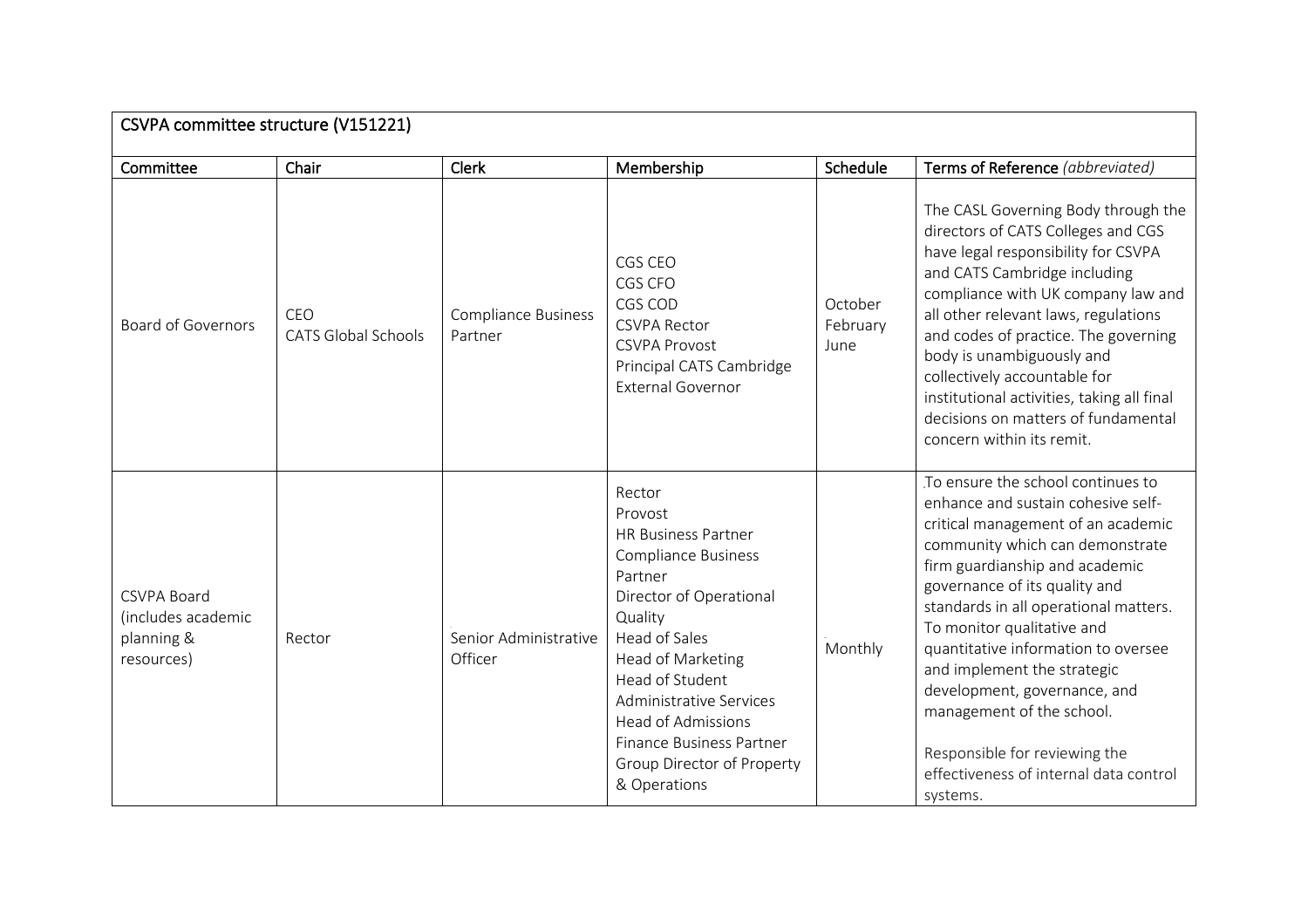| Academic Board                  | Provost | Senior Administrative<br>Officer | Rector<br>Provost<br>Head of ESL<br>Dean of Student Experience<br><b>Compliance Business</b><br>Partner<br>Digital Learning Officer<br>Head of Student<br>Administrative Services<br>Chair of TLWG<br>Elected HE Course Leader<br>(B)<br>Elected L3 Pathway Leader<br>(RM)<br>Student Reps x 2          | October<br>January<br>March<br>June | To ensure quality and standards of<br>teaching and learning are monitored<br>and maintained. To ensure the<br>delivery of further and higher<br>education is in accordance with the<br>requirements of partner awarding<br>bodies, relevant legislation and<br>external benchmarks relating to the<br>delivery of Further and Higher<br>Education within the UK, including the<br>UK Quality Code and associated<br>guidance as defined by the QAA and<br>the OfS.<br>To promote and enhance effective<br>student learning, teaching,<br>scholarship and research in relation to<br>all Further and Higher Education<br>programmes delivered by CSVPA. |
|---------------------------------|---------|----------------------------------|---------------------------------------------------------------------------------------------------------------------------------------------------------------------------------------------------------------------------------------------------------------------------------------------------------|-------------------------------------|--------------------------------------------------------------------------------------------------------------------------------------------------------------------------------------------------------------------------------------------------------------------------------------------------------------------------------------------------------------------------------------------------------------------------------------------------------------------------------------------------------------------------------------------------------------------------------------------------------------------------------------------------------|
| Senior Management<br>Team (SMT) | Rector  | Senior Administrative<br>Officer | Rector<br>Provost<br>Dean of Student Experience<br>Head of Welfare<br>Head of Student<br><b>Administrative Services</b><br>Head of Boarding<br><b>Operations Manager</b><br>Group Director of Property<br>and Operations<br>Programme Leaders<br><b>HR Business Partner</b><br>Digital Learning Officer | Weekly                              | To enable its members to monitor<br>and discharge their responsibilities for<br>standards, planning and investment in<br>staff, accommodation and learning<br>resources.                                                                                                                                                                                                                                                                                                                                                                                                                                                                               |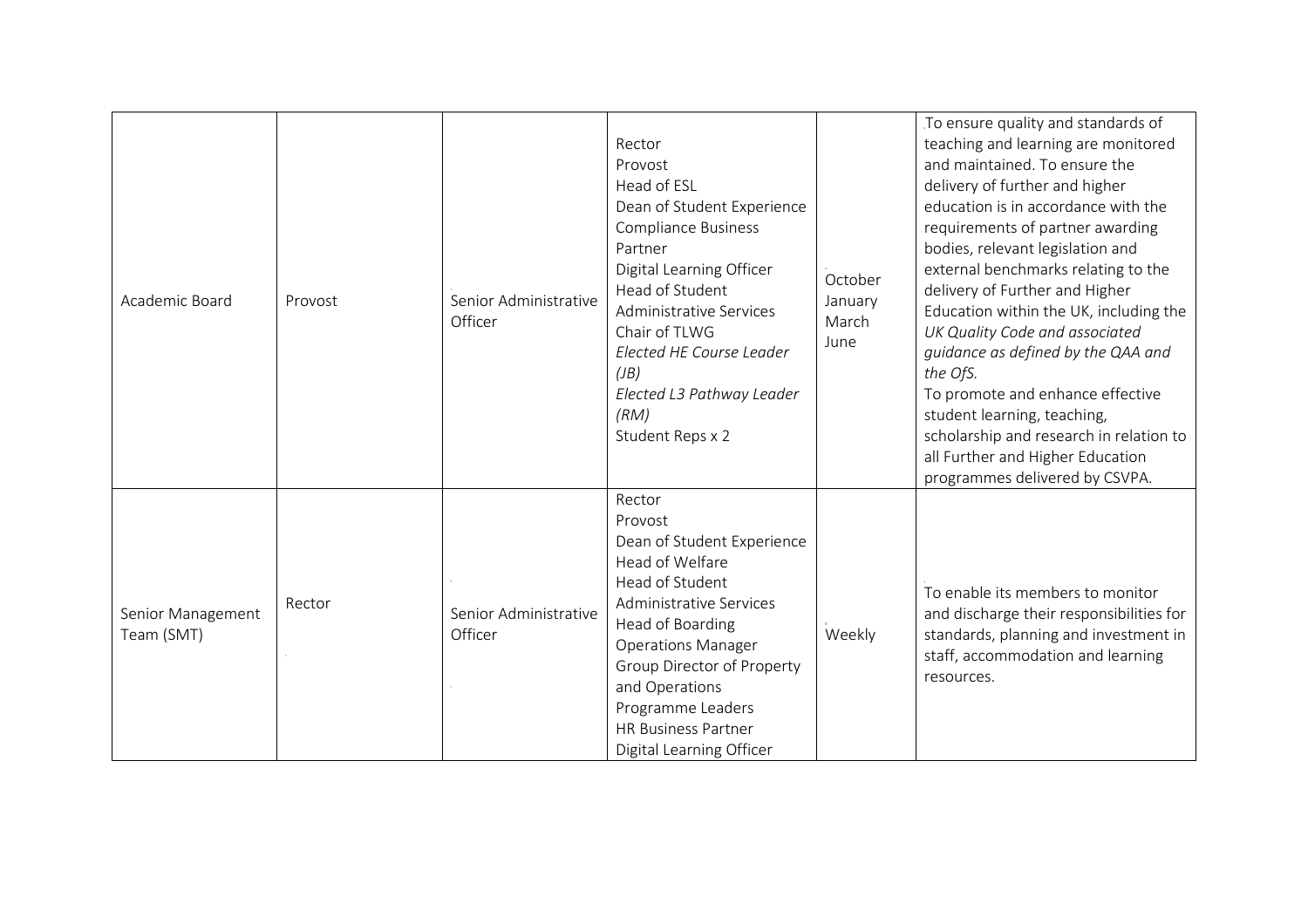| <b>Faculty Management</b><br>Team (FMT)                          | Provost                       | No clerk required                | Provost<br>Faculty Course/ Pathway<br>Leaders<br>Digital Learning Officer<br>Senior Administrative<br>Officer<br>Elected member Academic<br>staff<br>Elected member of<br>technical support staff                                                                                                                              | Weekly                    | To enable departments to monitor<br>and discharge their responsibilities for<br>standards, planning and the<br>enhancement of teaching and<br>learning.                                                                                                                                                                                                                                                                                                                                                                                                                                            |
|------------------------------------------------------------------|-------------------------------|----------------------------------|--------------------------------------------------------------------------------------------------------------------------------------------------------------------------------------------------------------------------------------------------------------------------------------------------------------------------------|---------------------------|----------------------------------------------------------------------------------------------------------------------------------------------------------------------------------------------------------------------------------------------------------------------------------------------------------------------------------------------------------------------------------------------------------------------------------------------------------------------------------------------------------------------------------------------------------------------------------------------------|
| Board of Study (BoS)<br>(includes academic &<br>student affairs) | Dean of Student<br>Experience | Senior Administrative<br>Officer | Provost<br>Dean Student Experience<br>Digital Learning Officer<br>Head of Student<br><b>Administrative Services</b><br>IT Manager<br>Elected member of staff<br>from each faculty<br>Course Leaders<br>Elected Pathway Leader<br>L3/L4 Course Coordinator<br><b>ExDip Course Leaders</b><br>Elected student<br>representatives | November<br>March<br>June | Board of Study will operate in 2 Parts:<br>Part 1: Level 3 and 4 programmes<br>Part 2: Level 6 and 7 programmes<br>Is a forum for the discussion of<br>matters relating to a field/course.<br>Boards of Study make<br>recommendations to the Rector,<br>Academic Board and the CSVPA Board<br>as appropriate.<br>Committee as appropriate. Discussion<br>of matters relating to:<br>- External examiner reports<br>- Outcomes Survey (inc. NSS)<br>- Destination of Leavers<br>- Recommendations from validations<br>and Internal Subject Reviews<br>- Course Metrics<br>- Course performance data |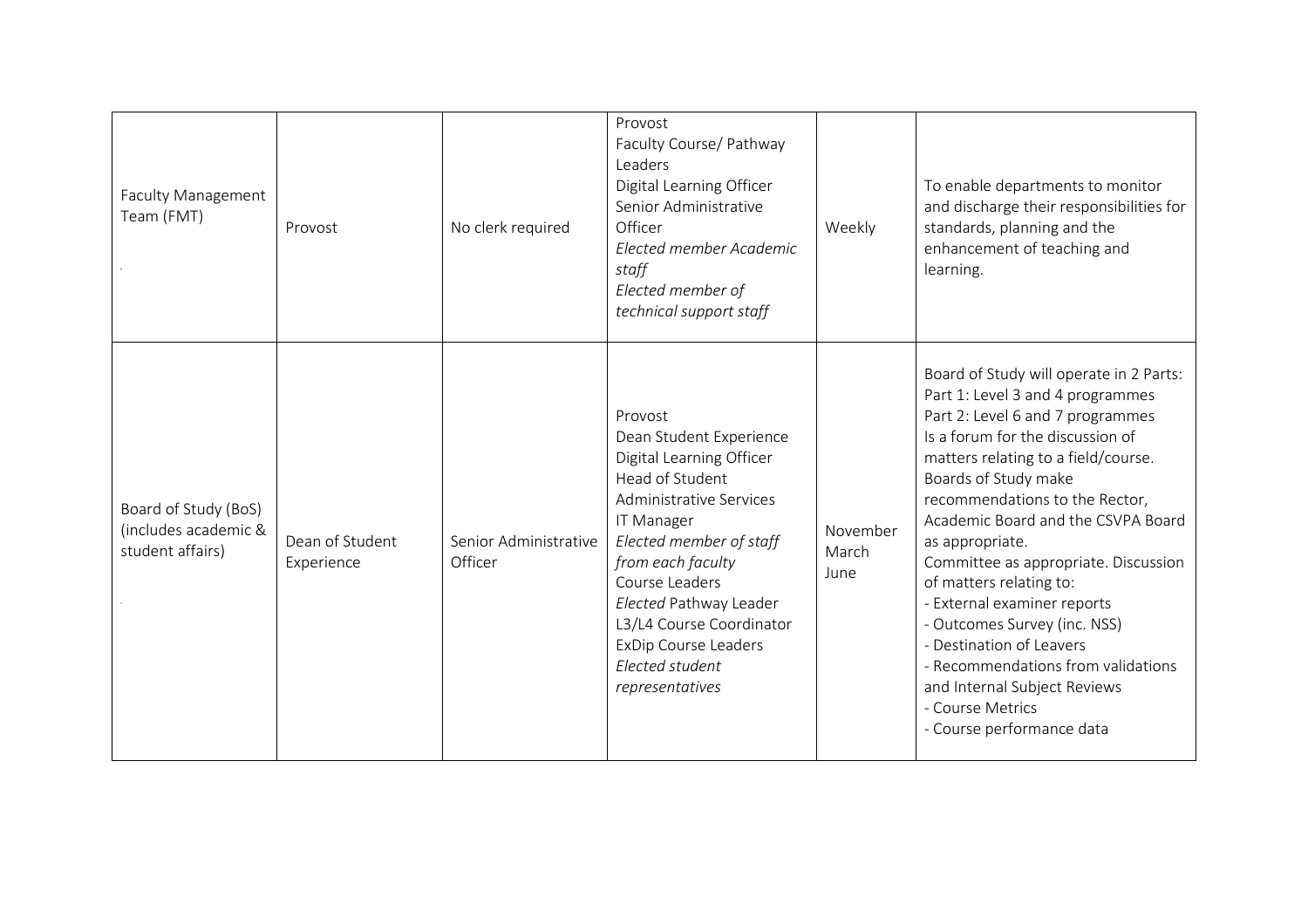| Research &<br>Enterprise<br>Committee (REC)                 | Provost                                                  | Senior Administrative<br>Officer. | Provost<br>Dean of Student Experience<br>Head of Graduate School<br>Head of Arts Lab<br>Chair of TLWG<br>Elected member of staff<br>from each faculty                                                                             | November<br>January<br>March | To consider and advise on the<br>development of the College's overall<br>Research and Enterprise Strategy and<br>to recommend a strategy to Academic<br>Board for formal approval.<br>To consider and advise on the<br>development of related policies,<br>procedures, and action plans. |
|-------------------------------------------------------------|----------------------------------------------------------|-----------------------------------|-----------------------------------------------------------------------------------------------------------------------------------------------------------------------------------------------------------------------------------|------------------------------|------------------------------------------------------------------------------------------------------------------------------------------------------------------------------------------------------------------------------------------------------------------------------------------|
| <b>UG Staff Student</b><br>Consultative<br>Committee (SSCC) | <b>BA Course Leader</b><br>Or, elected student<br>rep    | Senior Administrative<br>Officer  | Dean of Student Experience<br>Course Director BA G&I<br>Course Director<br><b>BA Fashion</b><br>Digital Learning Officer<br>IT Manager<br>Elected student<br>representatives                                                      | November<br>March            | <b>Staff Student Consultative</b><br>Committees are forums for the<br>consideration of student opinion and<br>feedback in relation to academic<br>matters                                                                                                                                |
| PG Staff Student<br>Consultative<br>Committee (SSCC)        | Head of Graduate<br>School<br>Or, elected student<br>rep | Senior Administrative<br>Officer  | Dean of Student Experience<br>Head of Graduate School<br>Digital Learning Officer<br><b>IT Manager</b><br>Elected student<br>representatives                                                                                      | November<br>March            | Staff Student Consultative<br>Committees are forums for the<br>consideration of student opinion and<br>feedback in relation to academic<br>matters                                                                                                                                       |
| L3 Staff Student<br>Consultative<br>Committees (SSCC)       | Pathway Leader<br>Or, elected student<br>rep             | Senior Administrative<br>Officer. | Dean of Student Experience<br>L3/L4 Course Coordinator<br>Pathway Leaders<br>Foundation Diploma Course<br>Leader ExDip Art & Design<br>Course Leader ExDip PaPA<br>Course Leader ExDip CMPT<br>Elected student<br>representatives | November<br>March            | <b>Staff Student Consultative</b><br>Committees are forums for the<br>consideration of student opinion and<br>feedback in relation to academic<br>matters                                                                                                                                |